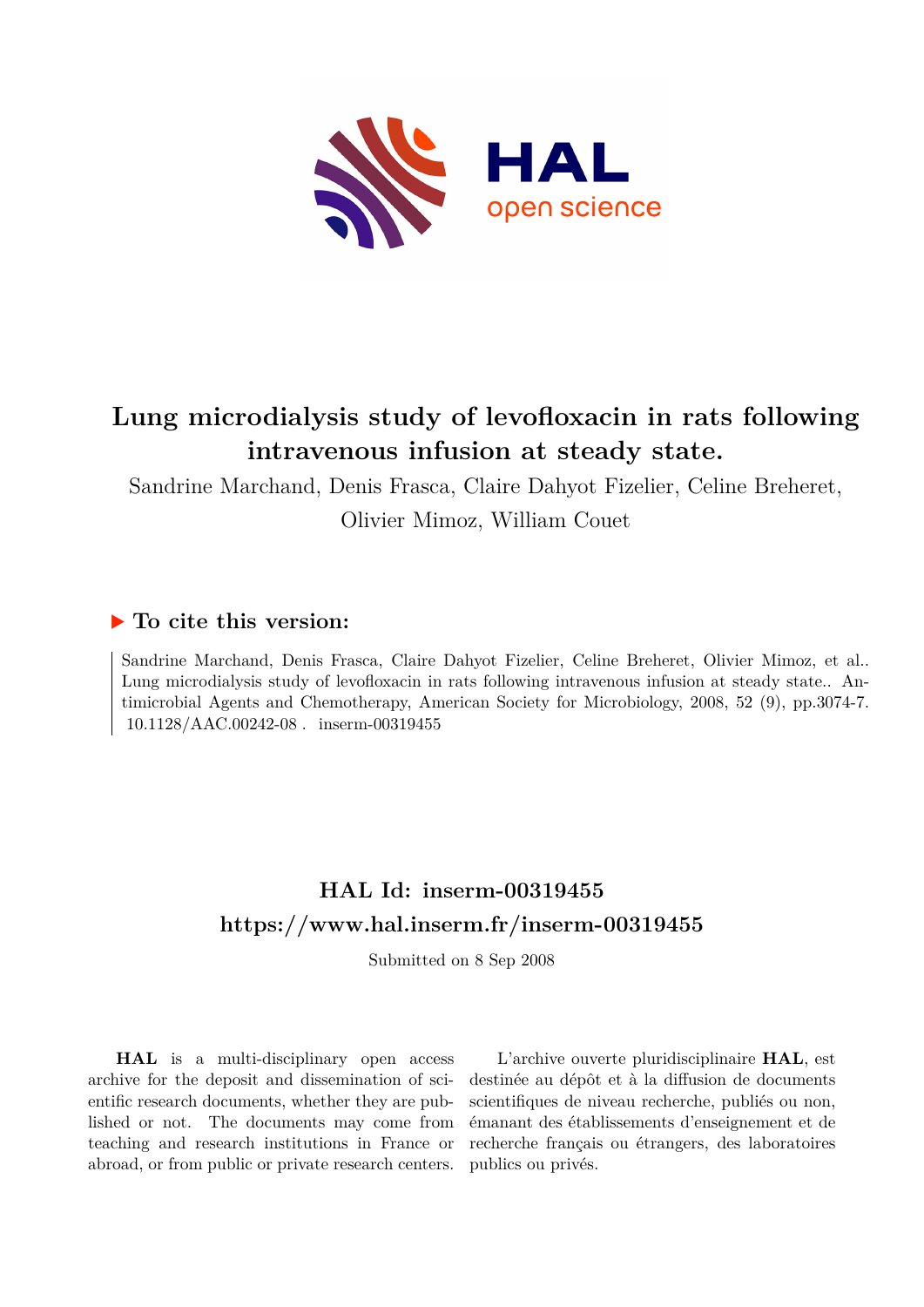| $\mathbf{1}$   | Lung Microdialysis Study of Levofloxacin in Rats following                                                                               |
|----------------|------------------------------------------------------------------------------------------------------------------------------------------|
| $\overline{2}$ | <b>Intravenous Infusion at Steady-State</b>                                                                                              |
| 3              |                                                                                                                                          |
| $\overline{4}$ | Running Title: Microdialysis study of levofloxacin in lung                                                                               |
| 5              |                                                                                                                                          |
| 6              | Sandrine Marchand, <sup>1,2,3</sup> Denis Frasca <sup>1,3</sup> , Claire Dahyot-Fizelier <sup>1,3</sup> , Céline Breheret <sup>2</sup> , |
| $\tau$         | Olivier Mimoz, $1,2,3$ William Couet $1,2,3$ *                                                                                           |
| $8\,$          |                                                                                                                                          |
| 9              | <sup>1</sup> Inserm, ERI-23, 40 Avenue du recteur Pineau, Poitiers, France.                                                              |
|                |                                                                                                                                          |
| 10             | <sup>2</sup> Université de Poitiers, UFR Médecine-Pharmacie, 6 rue de la Milétrie, Poitiers, France.                                     |
| 11             | <sup>3</sup> CHU Poitiers, 2 Rue de la Milétrie, Poitiers, France.                                                                       |
| 12             |                                                                                                                                          |
| 13             |                                                                                                                                          |
| 14             |                                                                                                                                          |
|                |                                                                                                                                          |
| 15             | <b>Correspondent footnote:</b>                                                                                                           |
| 16             | Pr William Couet                                                                                                                         |
| 17             | <b>INSERM, ERI-23</b>                                                                                                                    |
| 18             | Pôle Biologie Santé                                                                                                                      |
| 19             | 40, Avenue du Recteur Pineau                                                                                                             |
| 20             | 86000 Poitiers                                                                                                                           |
| 21             | France                                                                                                                                   |
| 22             | Tel. (33) 5 49 45 43 79                                                                                                                  |
| 23             | Fax. (33) 5 49 45 43 78                                                                                                                  |
| 24             | E-mail: william.couet@univ-poitiers.fr                                                                                                   |
| 25             |                                                                                                                                          |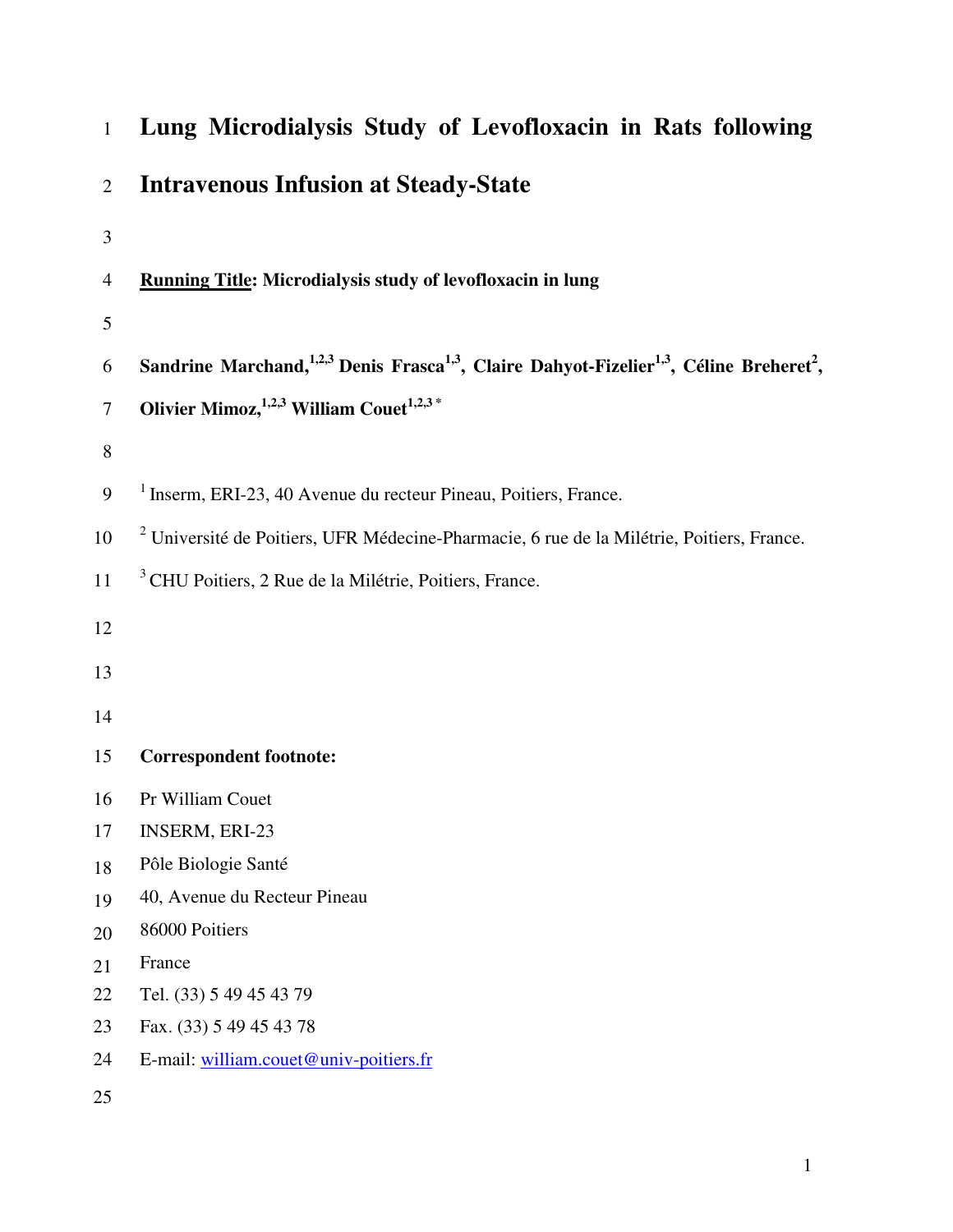## **ABSTRACT:**

3 A microdialysis distribution study of levofloxacin in the lung and muscle of rats was 4 conducted from a single point determination after intravenous infusion at steady-state. 5 This approach was presented as an interesting alternative to investigate antibiotics tissue 6 distribution.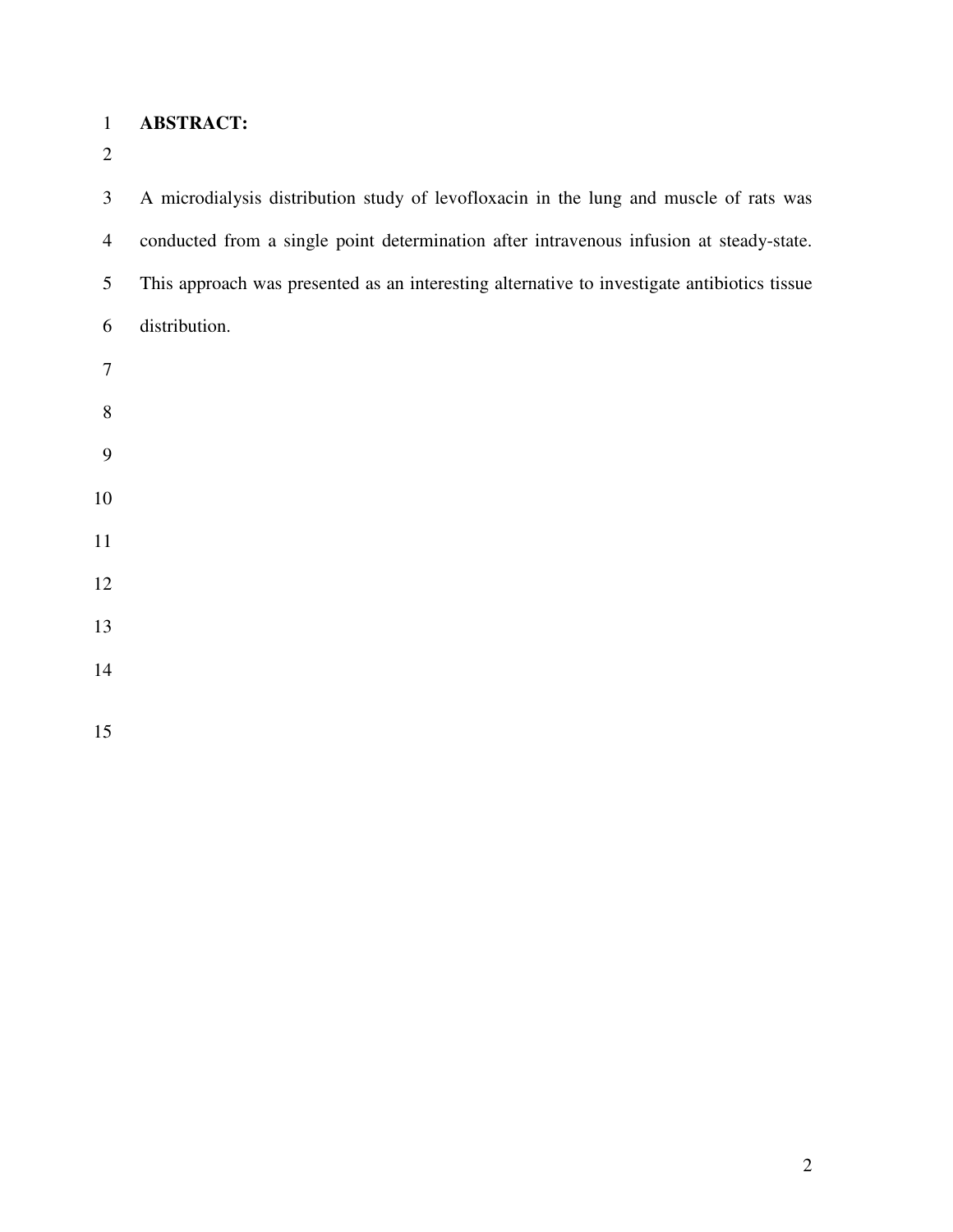1 Several different methodological approaches are available to asses the distribution of 2 antibiotics in the lung of animals or patients (12). It is now recognized that drug 3 concentrations in whole tissue homogenates are difficult to interpret and therefore not 4 informative (18). In human the most popular experimental approach to characterize 5 antibiotics distribution in lungs relies on bronchoalveolar lavages (BAL) (3, 4, 5) and 6 micro-BAL was recently proposed (2). Microdialysis is an appealing technique that was 7 increasingly used over the last years to investigate antibiotics distribution in the 8 extracellular fluid (ECF) of various tissues including lung, both in rats and humans (6, 9 11, 15, 17, 19, 23). One of the major advantages of microdialysis over BAL or micro-10 BAL is that it allows multiple determinations in the same subject and therefore full 11 description of the drug concentrations versus time profile following its administration. 12 However in human lung microdialysis studies are limited to patients with elective 13 thoracic surgery and in rats they require maintenance of the animal anaesthetized with 14 open chest surgery (6, 17). As a consequence for antibiotics with long elimination half-15 lives, it may be difficult to maintain study duration for a period of time long enough to 16 properly characterize major pharmacokinetic parameters such as total drug concentrations 17 versus time area under curves (AUCs). Comparison of total unbound AUCs in lung ECF 18 and plasma may provide important information such as indirect evidence for the 19 involvement of active efflux transport systems (7). These systems, including P-20 glycoprotein (P-gp), are present in brain and are responsible for lower unbound AUCs in 21 brain ECF than in plasma as previously demonstrated with several anti-infectious drugs 22 using microdialysis (8, 10, 13, 16). The presence of P-gp in lung is suspected (9, 14, 20, 23 21) and therefore potentially responsible for restricted drug tissue distribution, although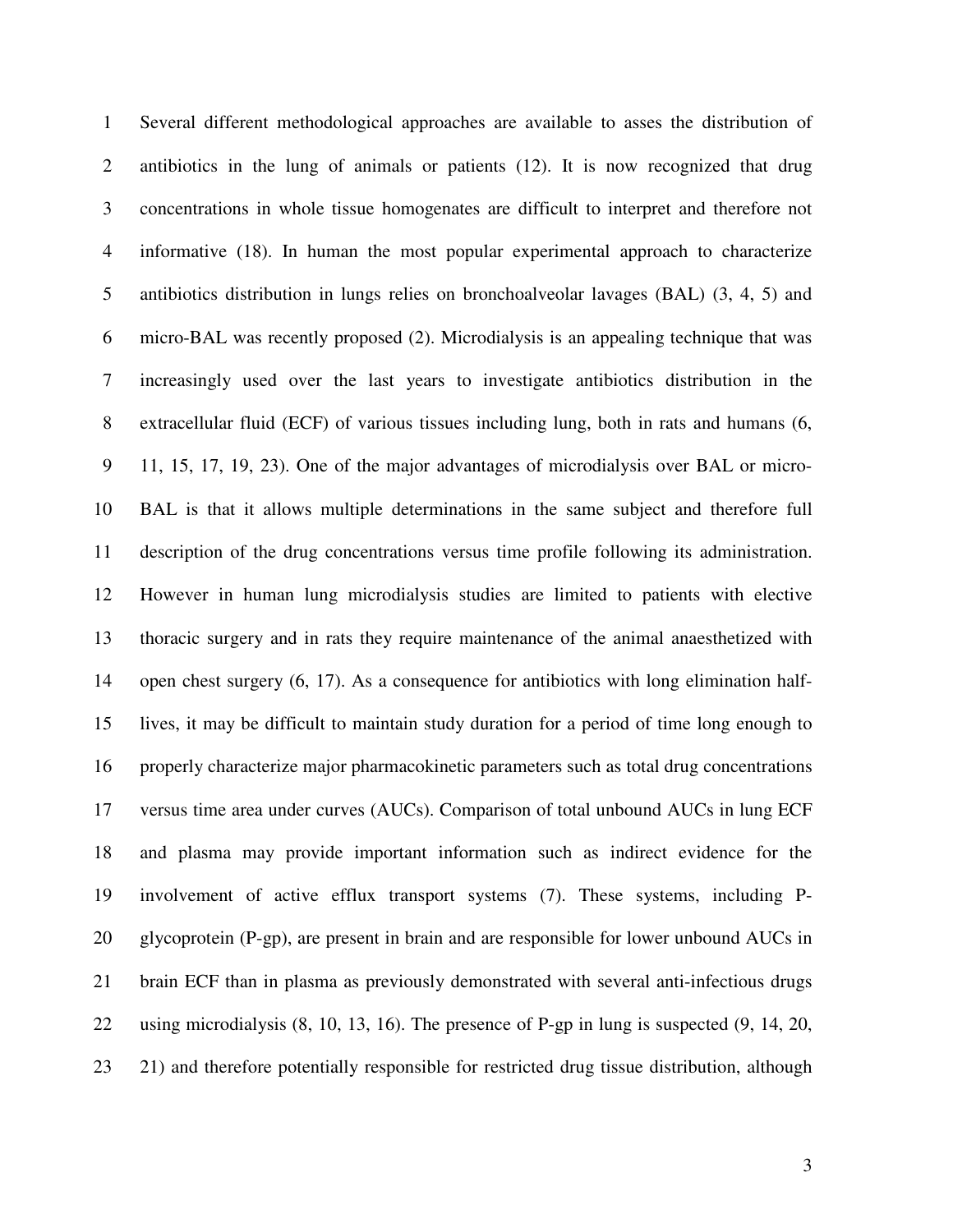1 this has never been documented, at least to our knowledge. In order to do that it should be 2 possible to compare total unbound AUCs in lung tissue ECF and plasma following single 3 dose administration, but interestingly comparing unbound drug concentrations following 4 intravenous infusion at steady-state would provide exactly the same information (7). The 5 advantage of steady-state conditions is to require a single concentration determination in 6 plasma and tissue, which is much more simple and probably more accurate than 7 determining AUCs after single dose administration. The feasibility and optimization of 8 such an alternative approach is now being tested using levofloxacin (LVX) as a 9 representative antibiotic.

10

11 Experiments were done in accordance with the Principles of Laboratory Animals Care 12 (NIH Publication #85-23, revised 1985) using male Sprague Dawley rats (Janvier 13 Laboratories, Le Genest-St-Isle, France), weighing 316 ± 49 g. The day before 14 experiments (D-1), between 9:00 pm and 11:00 am, rats were anesthetized with air-15 isoflurane mixture and equipped with a vein femoral catheter for LVX administration and 16 with microdialysis CMA/20 probes (polycarbonate, cutoff 20000 Da, membrane length 17 10 mm, CMA microdialysis, Phymep, Paris, France) in blood and muscle for drug 18 concentrations determinations, as previously described (17). After rats wake up and six to 19 seven hours post surgery, infusion of a commercial solution of LVX (5 mg.mL $^{-1}$ , Sanofi 20 Aventis, Paris, France) was started at a rate of  $1.0 \text{ mg.h}^{-1}$ , maintained overnight to reach 21 steady-state and until the end of experiment. On the morning of day zero (D0) rats were 22 anesthetized, tracheotomized, mechanically ventilated and torachotomized for lung 23 microdialysis probe insertion (LMP 5.35.35, polyether sulfone, cut off: 6000 Da,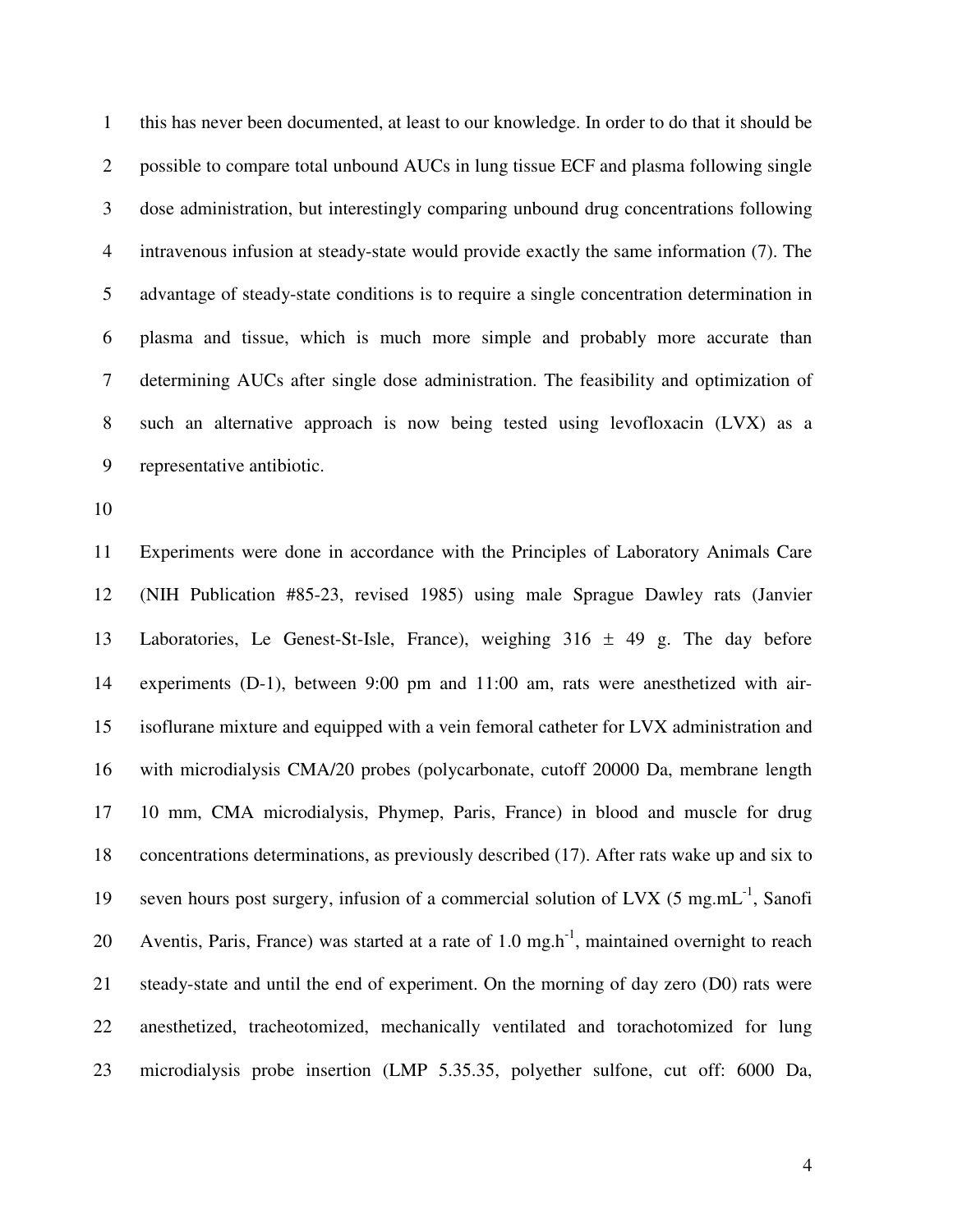| $\mathbf{1}$   | membrane length: 10mm, outer diameter: 0.6 mm, Microbiotech, Stockholm, Sweden) as                                            |
|----------------|-------------------------------------------------------------------------------------------------------------------------------|
| $\overline{2}$ | previously described (17). Probes recoveries were estimated by the retrodialysis by                                           |
| 3              | calibrator method. A solution of ciprofloxacin (CIP) $(2 \mu g.mL^{-1})$ was perfused into the                                |
| $\overline{4}$ | three probes at a flow rate of 2 $\mu$ L.min <sup>-1</sup> for 15 min. A flow rate equal to 0.5 $\mu$ L.min <sup>-1</sup>     |
| 5              | was then maintained for 60 min before starting dialysates collection, and until the end of                                    |
| 6              | the experiment. Dialysates were collected from blood, muscle and lung probes every 45                                         |
| $\tau$         | min over 270 min, corresponding to 6 samples. The relative recovery by loss of the                                            |
| $8\,$          | calibrator (CIP) was calculated for each interval of collect according to the following                                       |
| $\mathbf{9}$   | equation: $RL_{CP} = (Cin - Coul)/Cin$ , where Cin and Cout correspond to the CIP                                             |
| 10             | concentrations in perfusate and in dialysates collected. Actual LVX concentrations were                                       |
| 11             | estimated by correcting measured concentrations in dialysates by the recovery by loss of                                      |
| 12             | CIP determined during the same interval of collect. For each rat and medium ECF                                               |
| 13             | concentrations at steady-state are presented as a mean $\pm$ S.D value derived from the 6                                     |
| 14             | consecutive determinations. The in vitro recoveries by gain and by loss of CIP and LVX                                        |
| 15             | were evaluated from three probes (two CMA 20 probes and one linear probe) during 240                                          |
| 16             | min at a flow rate of 1 $\mu$ L.min <sup>-1</sup> and concentrations equal to 3 $\mu$ g.mL <sup>-1</sup> . In vivo recoveries |
| 17             | by loss of CIP and LVX were compared in 3 dedicated rats: A, B and C. A mixture of the                                        |
| 18             | 2 compounds, each at a concentration of 2 $\mu$ g.mL <sup>-1</sup> , was perfused in each probe at a flow                     |
| 19             | rate of 0.5 µL.min <sup>-1</sup> during 270 min and dialysates were collected by fractions every 45                           |
| 20             | min. Simultaneous analyse of LVX and CIP in dialysates were performed by HPLC as                                              |
| 21             | previously described (16). Dialysates were injected directly after dilution in phosphate                                      |
| 22             | buffer (pH=7) (1/1, vol/vol). Both compounds were analyzed at the same wavelengths:                                           |
| 23             | $\lambda$ ex=285 nm, $\lambda$ em=490 nm. The between-day variability of the assay was characterized                          |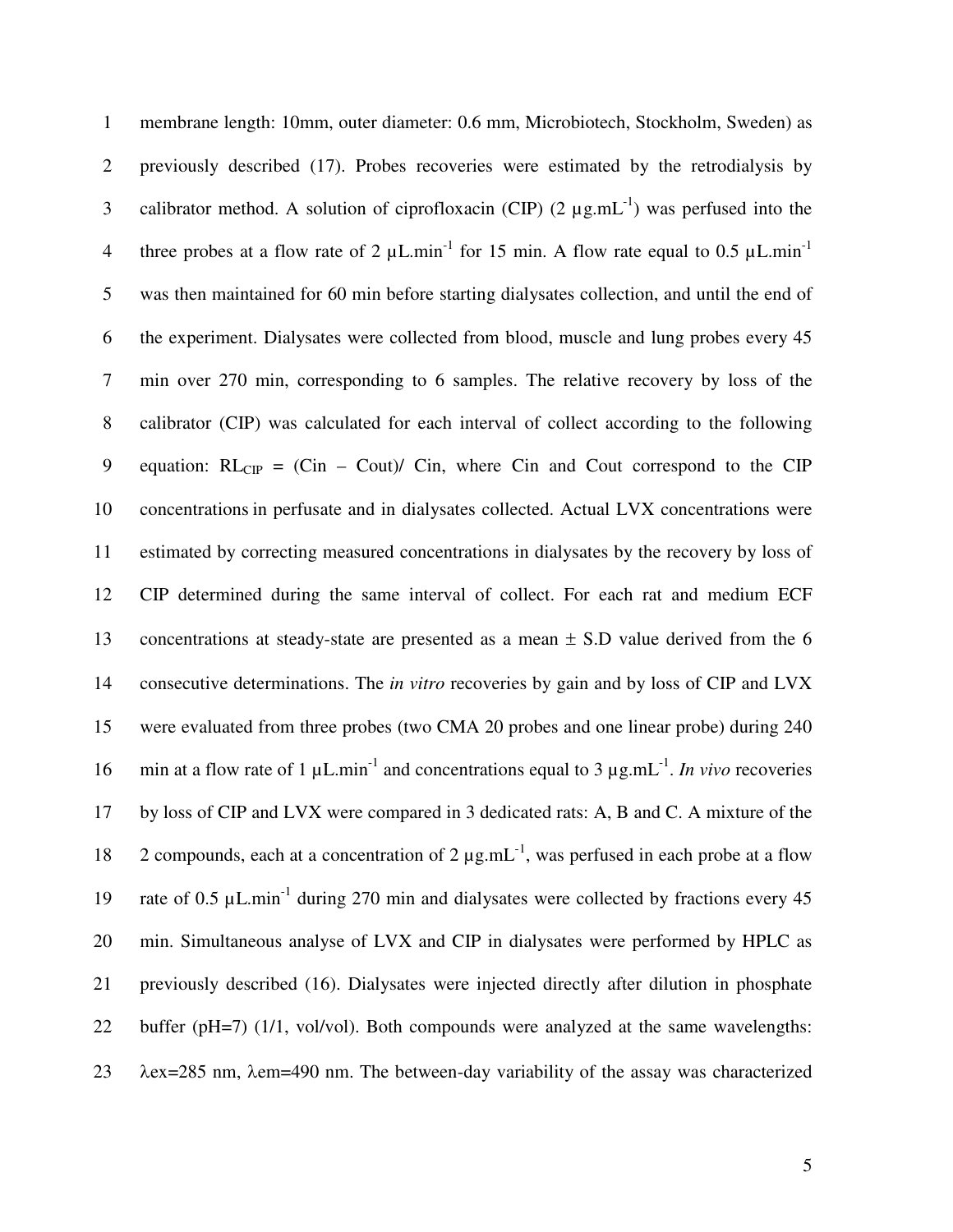1 each day of the analysis and was respectively less than 20% and 10% at two 2 concentrations levels  $(0.125 \text{ and } 1 \mu \text{g.mL}^{-1})$ .

3

4 Steady-state conditions preclude the retrodialysis by drug method to estimate probes 5 recoveries, and considering that our objective was to conduct an experiment within a 6 limited period of time, the retrodialysis by calibrator method was the best method for 7 that. CIP had been previously validated as an appropriate calibrator for another 8 fluoroquinolone antibiotic, norfloxacin (NOR) (16). It was therefore tested again as a 9 potential calibrator for LVX. *In vitro* recoveries by gain and by loss of CIP and LVX 10 were not statistically different (data not shown). Differences between LVX and CIP *in*  11 *vivo* recoveries by loss in blood, muscle and lung, were always lower than 7%, with only 12 an exception for Rat C in lung (Table 1).

13

14 Individual values of CIP recoveries by loss determined in rats receiving LVX (Rats 1-8) 15 are presented in Table 2. These values were generally consistent with those obtained 16 during the validation phase (Rats A-C), although relatively higher recoveries were 17 occasionally observed especially in blood. Recovery by loss of CIP in lung was 3 to 4 18 folds lower on average than in muscle or blood (Table 2), again consistent with 19 observations made in Rats A-C, as well as with previous experiments (6, 17). These 20 relatively low recoveries in lung are most likely due to the different nature and cut-off of 21 the membrane compared to CMA/20 probes. The between rats variability in lung probes 22 recoveries, with extreme values ranging between  $9.2 \pm 3.6\%$  and  $31.5 \pm 7.5\%$  was also 23 larger than in other media (Table 2). Altogether these data suggest that CIP may be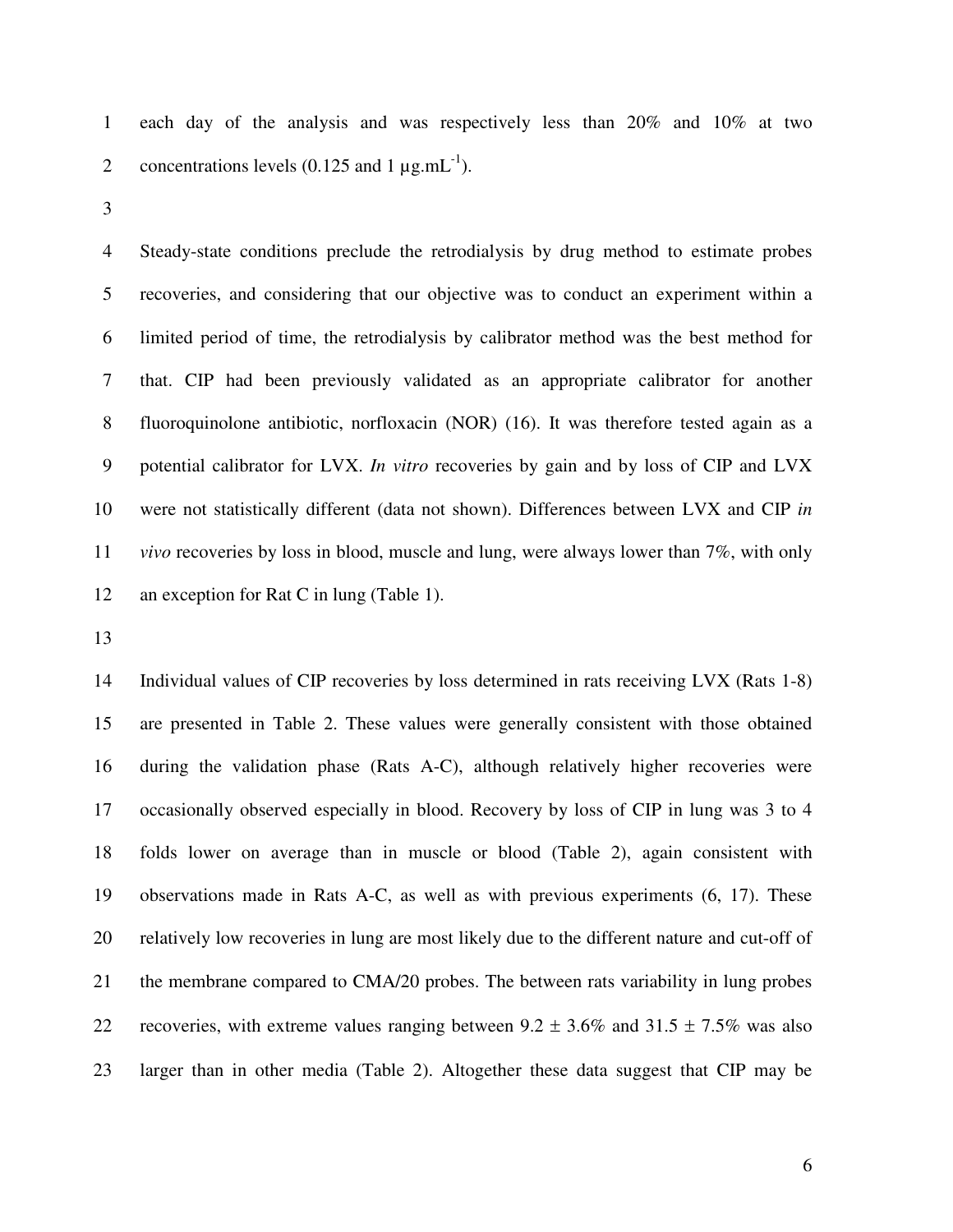1 considered as an appropriate calibrator for LVX, although discrepancies between the 2 estimated recovery by loss of the calibrator and the actual recovery of the tested 3 compound may occasionally occur, especially in lung, possibly leading to outliers values 4 in the estimated LVX concentrations.

5

6 Individual steady-state unbound concentrations of LVX in each medium are presented on 7 Figure 1. The between rats as well as the between medium variability was rather limited 8 and average unbound steady-state concentrations in the various rats and medium 9 compared favorably with only one exception (lung data in Rat 3). Errors bars 10 corresponding to standard deviations associated to these estimated average concentrations 11 (n=6) were most often higher in lung than in other medium, illustrating the greater 12 uncertainty on concentrations estimates in this tissue compared to plasma or muscle. This 13 observation which is again consistent with previous findings (6, 17) is probably a 14 consequence of the lower lung probes recoveries. Because flow rate was already quite 15 low  $(0.5 \mu L.min^{-1})$ , it does not seem possible to substantially increase lung probes 16 recoveries by further reducing the flow. Using different probes with increased recovery 17 should potentially be of greater benefit.

18

19 ECF steady-state unbound tissue to blood concentrations ratios were respectively equal to 20 1.00  $\pm$  0.15 in muscle and 1.06  $\pm$  0.40 in lung, suggesting passive tissue distribution of 21 LVX (7). These values are in partial agreement with data previously obtained in human 22 and published mostly by researchers from the same group  $(1, 11, 22, 24)$ . The first LVX 23 microdialysis distribution study in human was conducted in the skeletal muscle tissue of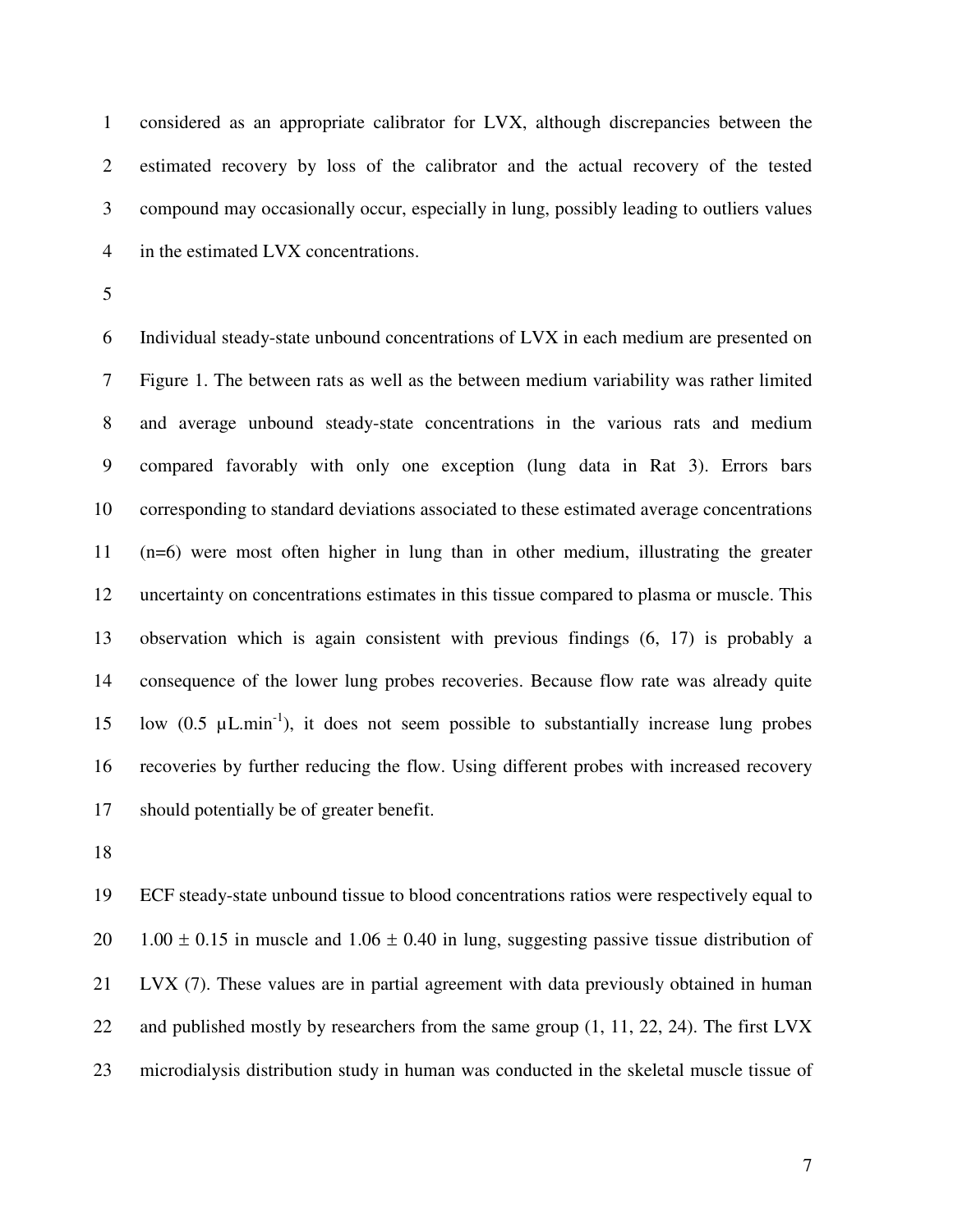1 patients with sepsis (22). Unbound plasma concentrations were derived from measured 2 total plasma concentrations assuming an average fraction bound equal to 35%. Ratio of 3 the tissue to plasma unbound AUCs from time 0 to 8h  $(AUC_{0.8})$  was used to characterize 4 LVX distribution and was estimated to 0.85. The second study was conducted in 5 subcutaneous adipose tissue using similar procedure, except that AUCs were estimated 6 from time 0 to 10h and plasma protein binding was assumed to be equal to 25% (1). 7 Average tissue to plasma unbound AUCs ratios were again close to unity  $(1.1 \pm 0.6$  for 8 healthy and  $1.2 \pm 1.0$  for inflamed subcutaneous adipose tissue). The third article 9 describes the first microdialysis distribution study in lung (11) and lead to the conclusion 10 that LVX penetration in this tissue was lower than in muscle (22) or subcutaneous 11 adipose tissue (1). However in this study unbound AUCs of LVX in lung were compared 12 to total plasma AUCs, with a mean ratio equal to 0.6. Therefore after correcting plasma 13 AUC for protein binding as previously done by these authors, and considering that 30% 14 of LVX is bound in plasma, one would obtain a mean tissue to plasma unbound AUCs 15 ratio equal to 1.9, that is actually higher than the previously reported values close to unity 16 (1, 22). The last study was then conducted to clarify the apparently conflicting data 17 between muscle or subcutaneous tissue and lung (24). Unfortunately distinct subjects 18 were enrolled in the study with muscle and subcutaneous distribution being investigated 19 in healthy volunteers and lung distribution in patients undergoing elective lung surgery. 20 Furthermore unbound tissue concentrations determined by microdialysis were again 21 compared with total plasma concentrations making AUCs ratios interpretation difficult, 22 especially since LVX plasma protein binding may vary between healthy volunteers and 23 patients. But interestingly in this last study total AUCs were used to characterize LVX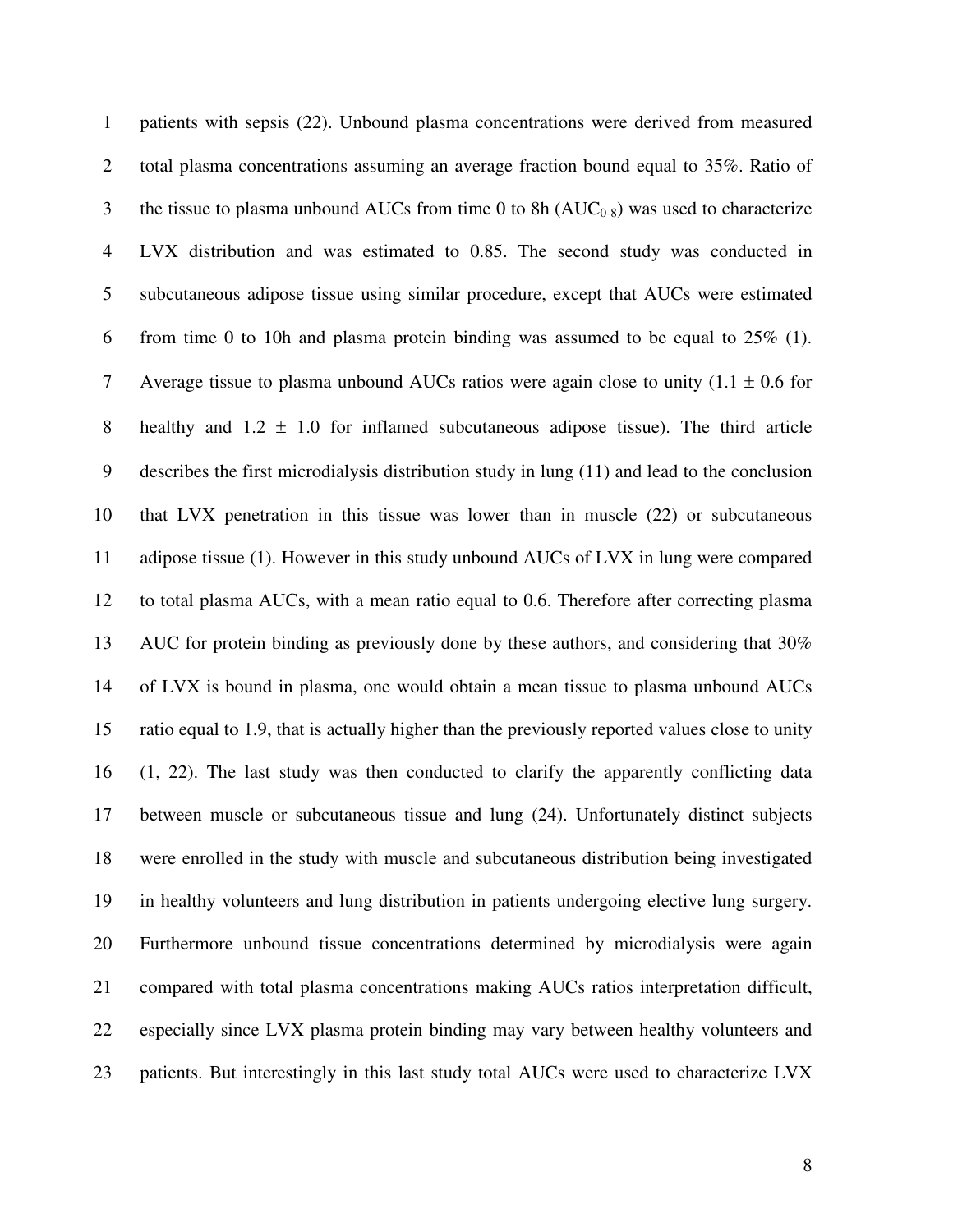1 tissue distribution. Unfortunately microdialysate samples were collected over a 8 h period 2 of time, which considering the delayed peak in tissue (between 1h and 3h) and the 3 relatively long elimination half-life of LVX (estimated to 5- 6h in this study), does not 4 allow precise estimation of total AUCs. This study lead to the conclusion that LVX levels 5 in the ECF of soft tissues cannot serve as a surrogate for predicting its pharmacokinetics 6 in lung (24), whereas the results of our study that was conducted in rats but measuring 7 LVX concentrations in both tissues of each animal, suggest the opposite.

8

9 Microdialysis tissue distribution studies following single doses administrations should 10 rely on the comparison between total unbound AUCs in tissue and plasma (7), but as 11 exemplified by this series of studies conducted with LVX this is not always done, and it 12 may be difficult to accurately estimate these total AUCs. On many occasions AUCs 13 between two consecutive administrations at steady-state should be equal to total AUCs 14 after single doses, but they may not be more practical to estimate. Therefore comparison 15 of tissue ECF and plasma unbound concentrations following intravenous infusion at 16 steady-state appears as an interesting alternative to characterize drug tissue distribution, 17 in particular to look for active efflux transport phenomenon. Although a single 18 concentration measurement in tissue and plasma would be enough from a theoretical 19 standpoint, six consecutive series of determinations were conducted for this initial study. 20 Yet this was without major benefit since these individual values were always consistent 21 and the number of determinations should be reduced for the next studies. Yet as opposed 22 to microdialysis studies conducted with multiple drug determinations after single dose 23 administrations, the major limitation of this proposed approach based on single points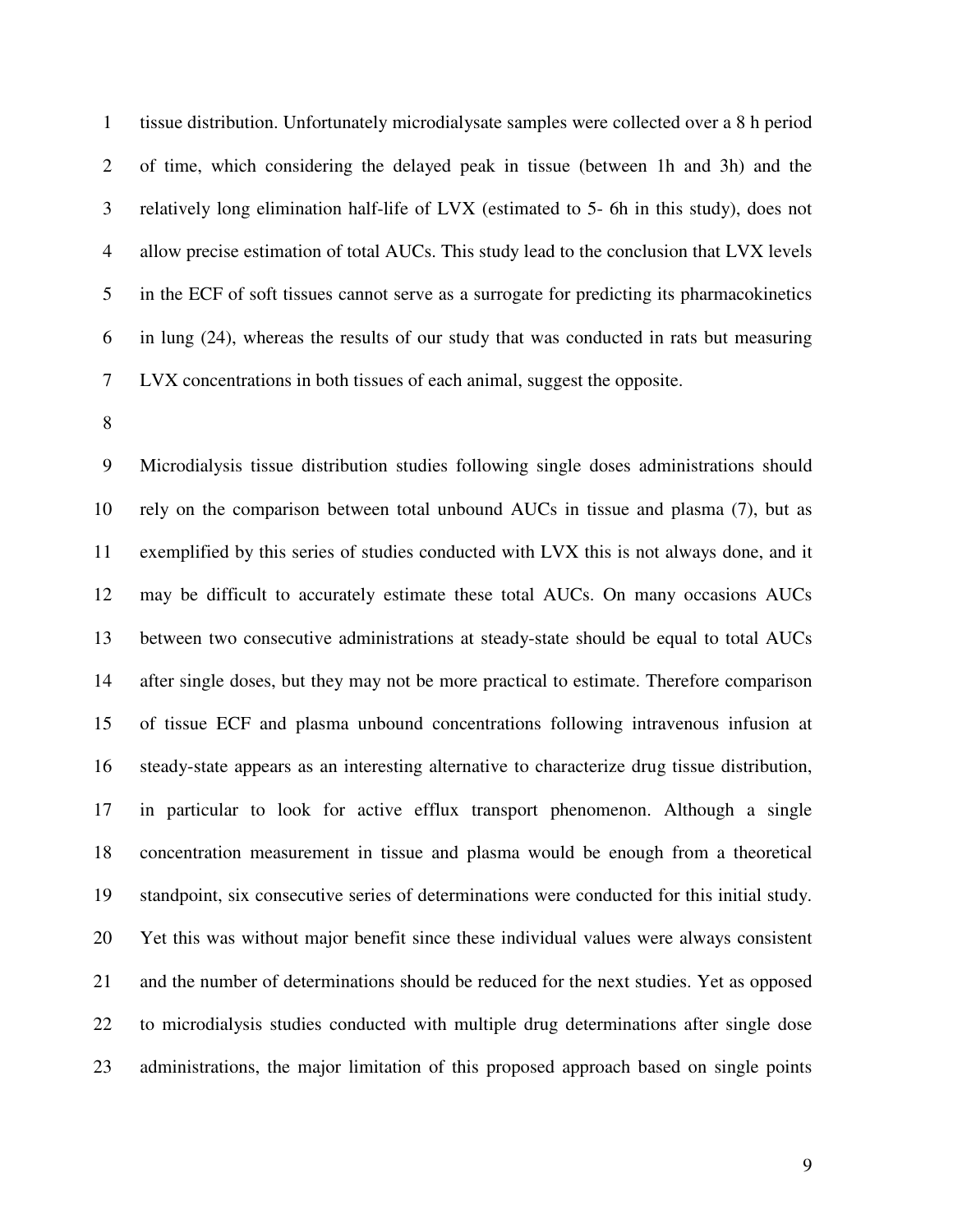| determination at steady-state, is that it does not provide any information on the tissue rate |
|-----------------------------------------------------------------------------------------------|
| of distribution, that can be modified in the presence of various patho-physiological          |
| conditions such as altered blood flow.                                                        |

5 In conclusion lung microdialysis investigations following drug infusion at steady-state

6 appear as an interesting alternative to the same type of experiments conducted after single

7 dose administration for the characterization of lung distribution of antibiotics.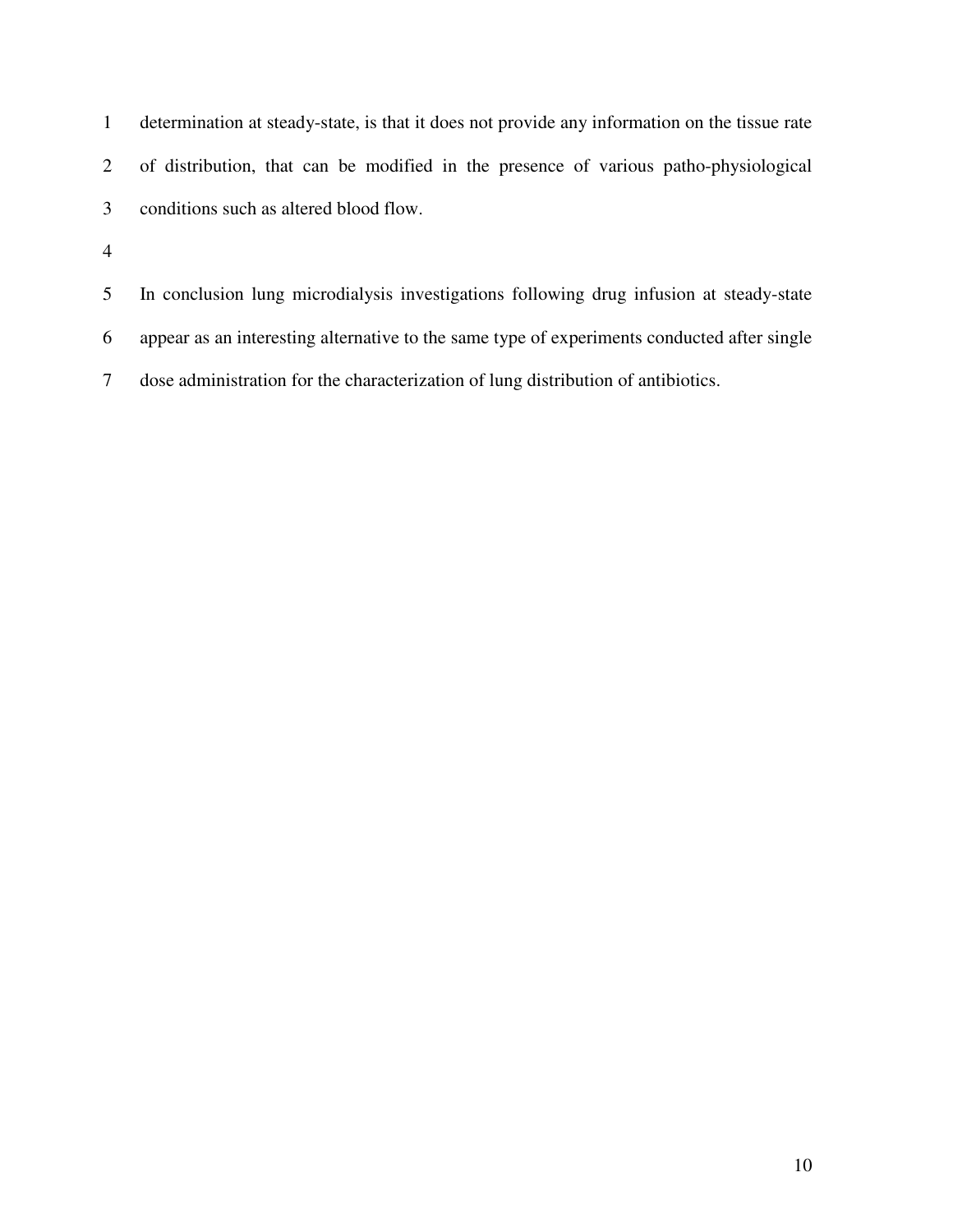| <b>REFERENCES</b> |
|-------------------|
|                   |

| 3              | $[1]$             | Bellmann, R., G. Kuchling, P. Dehghanyar, M. Zeitlinger, E. Minar, B.X.          |
|----------------|-------------------|----------------------------------------------------------------------------------|
| $\overline{4}$ |                   | Mayer, M. Müller and C. Joukhadar. 2004. Tissue pharmacokinetics of              |
| 5              |                   | levofloxacin in human soft tissue infections. B. J. Clin. Pharmacol. 57: 563-568 |
| 6              |                   |                                                                                  |
| 7              | $\lceil 2 \rceil$ | Boselli, E., D. Breilh, S. Djabarouti, C. Guillaume, T. Rimmelé, J.B.            |
| 8              |                   | Gordien, F. Xuereb, M.C. Saux and B. Allaouchiche. 2007. Reliability of          |
| 9              |                   | mini-bronchoalveolar lavage for the measurement of epithelial lining fluid       |
| 10             |                   | concentrations of tobramycin in critically ill patients. Intensive Care Med. 33: |
| 11             |                   | 1519-1523.                                                                       |
| 12             |                   |                                                                                  |
| 13             | $\lceil 3 \rceil$ | Conte, J.E. Jr., J.A. Golden, M.G. Kelley and E. Zurlinden. 2005.                |
| 14             |                   | Intrapulmonary pharmacokinetics and pharmacodynamics of meropenem. Int. J.       |
| 15             |                   | Antimicrob. Agents. 26: 449-456.                                                 |
| 16             |                   |                                                                                  |
| 17             | $[4]$             | Conte, J.E. Jr., J.A. Golden, M. McIver and E. Zurlinden. 2006.                  |
| 18             |                   | Intrapulmonary pharmacokinetics and pharmacodynamics of high-dose                |
| 19             |                   | levofloxacin in healthy volunteer subjects. Int. J. Antimicrob. Agents. 28: 114- |
| 20             |                   | 121.                                                                             |
| 21             |                   |                                                                                  |
| 22             | [5]               | Conte, J.E. Jr., J.A. Golden, M. McIver, E.Little and E. Zurlinden. 2007.        |
| 23             |                   | Intrapulmonary pharmacodynamics of high-dose levofloxacin in subjects with       |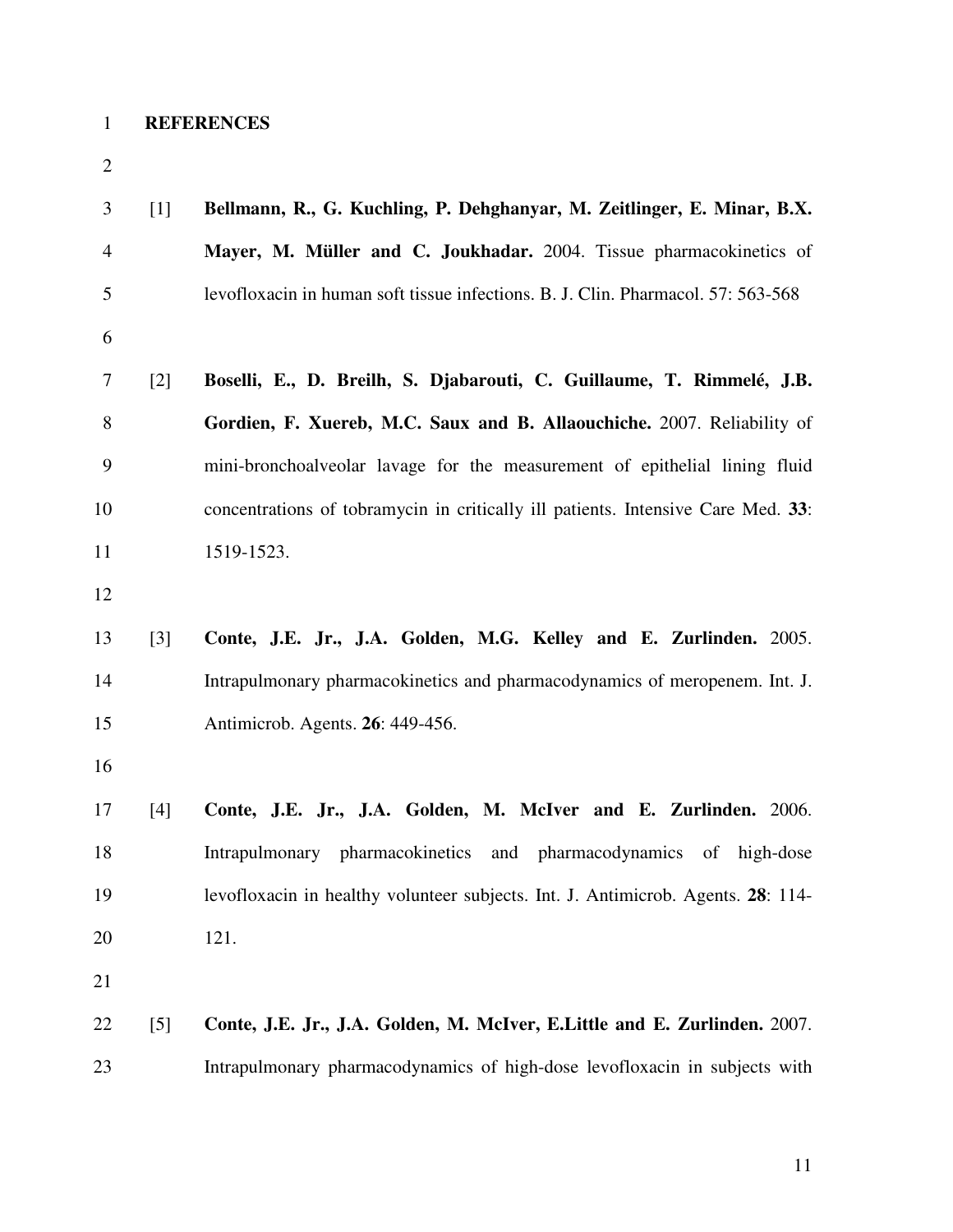| $\mathbf{1}$     |       | chronic bronchitis or chronic obstructive pulmonary disease. Int. J. Antimicrob. |
|------------------|-------|----------------------------------------------------------------------------------|
| $\mathbf{2}$     |       | Agents. 30: 422-427.                                                             |
| 3                |       |                                                                                  |
| $\overline{4}$   | [6]   | Dahyot, C., S. Marchand, G.L. Pessini, C. Pariat, B. Debaene, W. Couet,          |
| 5                |       | and O. Mimoz. 2006. Microdialysis study of imipenem distribution in skeletal     |
| 6                |       | muscle and lung extracellular fluids of Acinetobacter baumannii-infected rats.   |
| 7                |       | Antimicrob. Agents Chemother. 50: 2265-2267.                                     |
| $8\,$            |       |                                                                                  |
| $\boldsymbol{9}$ | $[7]$ | Dahyot, C., S. Marchand, M. Bodin, B. Debaene, O. Mimoz and W. Couet,            |
| 10               |       | 2008. Application of basic pharmacokinetic concepts to analysis of microdialysis |
| 11               |       | data: Illustration with imipenem muscle distribution Clin. Pharmacokinet. 47:    |
| 12               |       | 181-189.                                                                         |
| 13               |       |                                                                                  |
| 14               | [8]   | Edwards, J.E., K.R. Brouwer and P.J. McNamara. 2002. GF120918, A P-              |
| 15               |       | glycoprotein modulator, increases the concentration of unbound amprenavir in     |
| 16               |       | the central nervous system in rats. Antimicrob. Agents Chemother. 46: 2284-      |
| 17               |       | 2286.                                                                            |
| 18               |       |                                                                                  |
| 19               | [9]   | Endter, S., U. Becker, N. Daum, H. Huwer, C.M. Lehr, M. Gumbleton and            |
| 20               |       | C. Ehrhadt. 2007. P-glycoprotein (MDR1) functional activity in human alveolar    |
| 21               |       | epithelial cell monolayers. Cell. Tissue Res. 328 : 77-84.                       |
| 22               |       |                                                                                  |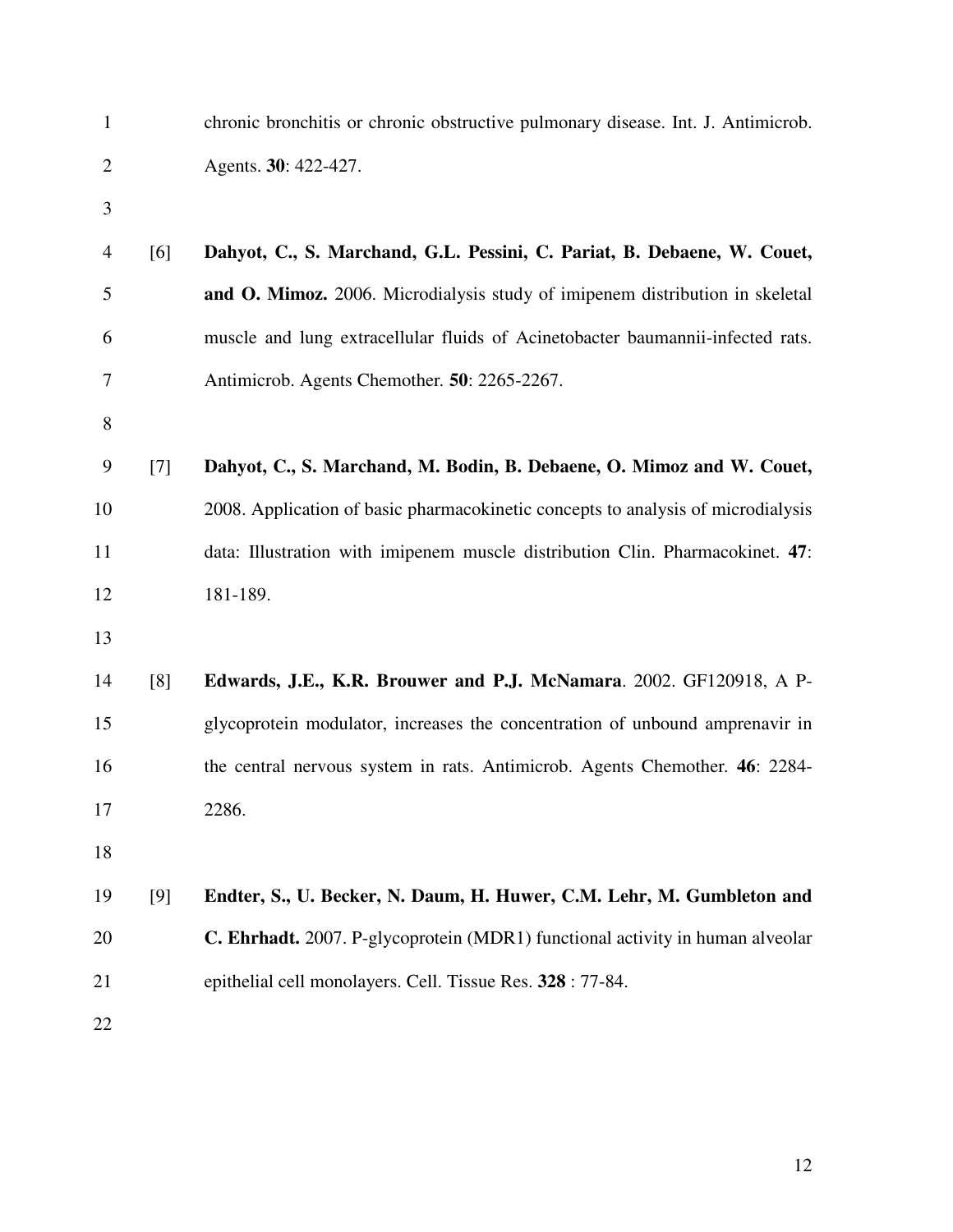| $\mathbf{1}$   | $[10]$ | Granero, L., M. Santiago, J. Cano, A. Machado and J.E. Peris. 1995.                |
|----------------|--------|------------------------------------------------------------------------------------|
| $\overline{2}$ |        | Analysis of ceftriaxone and ceftazidime distribution in cerebrospinal fluid of and |
| 3              |        | cerebral extracellular space in awake rats by in vivo microdialysis. Antimicrob.   |
| $\overline{4}$ |        | Agents Chemother. 39: 2728-2731.                                                   |
| 5              |        |                                                                                    |
| 6              | $[11]$ | Hutschala, D., K. Skhirtladze, A. Zuckermann, W. Wisser, P. Jaksch, B.X.           |
| 7              |        | Mayer-Helm, H. Burgmann, E. Wolner, M. Müller and E.M. Tschernko.                  |
| 8              |        | 2005. In vivo measurement of levofloxacin penetration into lung tissue after       |
| 9              |        | cardiac surgery. Antimicrob. Agents Chemother. 49: 5107-5111.                      |
| 10             |        |                                                                                    |
| 11             | [12]   | Kiem, S., and J.J. Schentag. 2008. Interpretation of antibiotic concentration      |
| 12             |        | ratios measured in epithelial lining fluid. Antimicrob. Agents Chemother. 52: 24-  |
| 13             |        | 36.                                                                                |
| 14             |        |                                                                                    |
| 15             | [13]   | de Lange E.C., S. Marchand, D. van den Berg, I.C. van der Sandt, A.G. de           |
| 16             |        | Boer, A. Delon, S. Bouquet and W. Couet. 2000. In vitro and in vivo                |
| 17             |        | investigations on fluoroquinolones; effects of the P-glycoprotein efflux           |
| 18             |        | transporter on brain distribution of sparfloxacin. Eur. J. Pharm. Sci. 12:85-93    |
| 19             |        |                                                                                    |
| 20             | $[14]$ | Leslie E.M., R.G. Deeley and S.P. Cole. 2005. Multidrug resistance proteins:       |
| 21             |        | role of P-glycoprotein, MRP1, MRP2, and BCRP (ABCG2) in tissue defense.            |
| 22             |        | Toxicol. Appl. Pharmacol. 204:216-237.                                             |
| 23             |        |                                                                                    |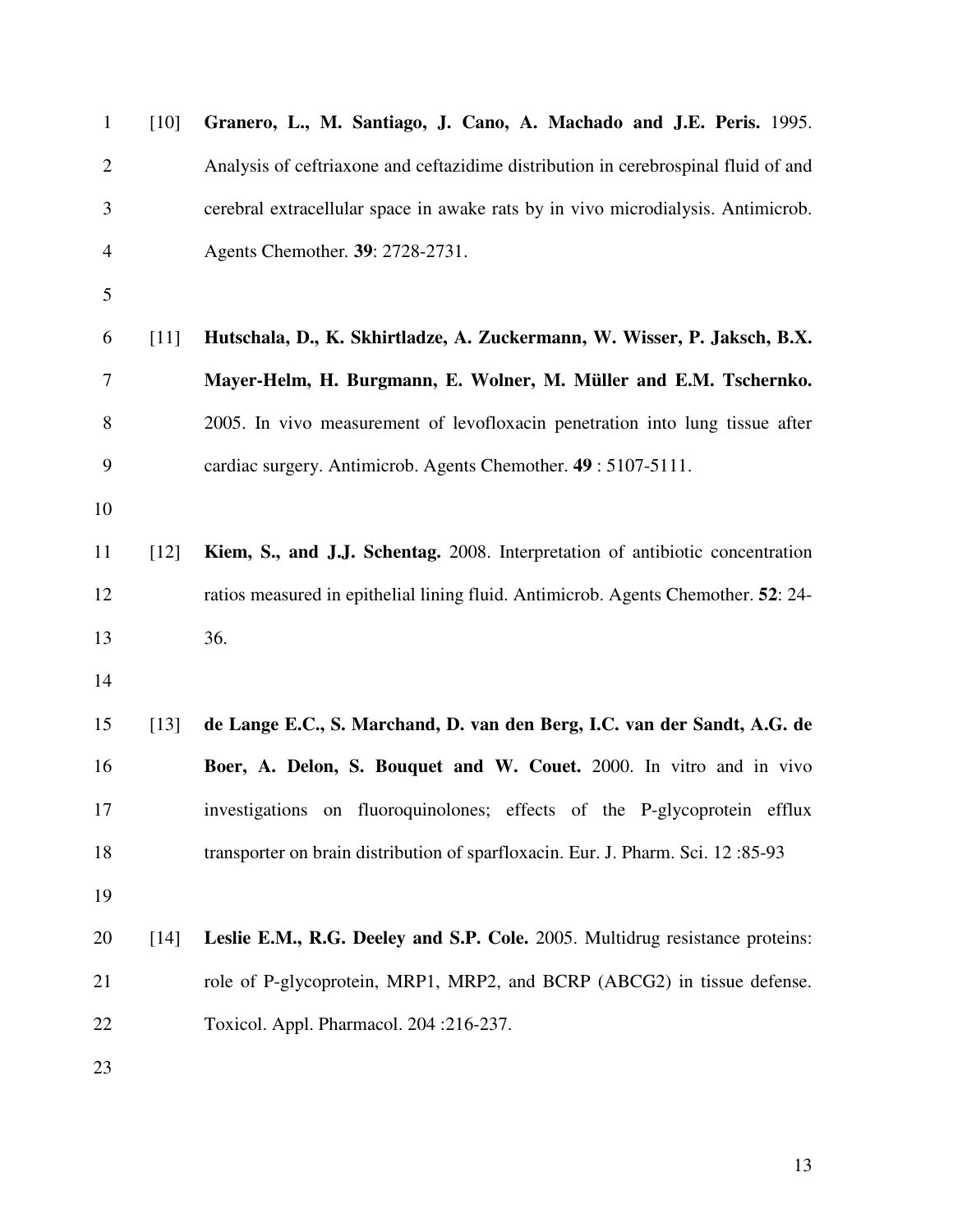| $\mathbf{1}$     | [15]   | Liu, P., M. Muller, M. Grant, A.I. Webb, B. Obermann and H. Derendorf.                 |
|------------------|--------|----------------------------------------------------------------------------------------|
| $\overline{2}$   |        | Interstitial tissue concentrations of cefpodoxime. J. Antimicrob.<br>2002.             |
| 3                |        | Chemother. 50 Suppl: 19-22.                                                            |
| $\overline{4}$   |        |                                                                                        |
| 5                | [16]   | Marchand, S., M. Chenel, I. Lamarche, C. Pariat, and W. Couet. 2003. Dose              |
| 6                |        | ranging pharmacokinetics and brain distribution of norfloxacin using                   |
| 7                |        | microdialysis in rats. J. Pharm. Sci. 92: 2458-2465.                                   |
| $8\,$            |        |                                                                                        |
| $\boldsymbol{9}$ | $[17]$ | Marchand, S., C. Dahyot, I. Lamarche, O. Mimoz, and W. Couet. 2005.                    |
| 10               |        | Microdialysis study of imipenem distribution in skeletal muscle and lung               |
| 11               |        | extracellular fluids of noninfected rats. Antimicrob. Agents Chemother. 49:            |
| 12               |        | 2356-2361.                                                                             |
| 13               |        |                                                                                        |
| 14               | $[18]$ | Mouton, J.W., U. Theuretzbacher, W.A. Craig, P.M. Tulkens, H.                          |
| 15               |        | Derendorf, and O. Cars. 2008. Tissue concentrations: do we ever learn? J.              |
| 16               |        | Antimicrob. Chemother. 61: 235-237.                                                    |
| 17               |        |                                                                                        |
| 18               | [19]   | de La Peña, A., T. Dalla Costa, J.D. Talton, E. Rehak, J. Gross, U. Thyroff-           |
| 19               |        | Friesinger, A.I. Webb, M. Müller and H. Derendorf. 2001. Penetration of                |
| 20               |        | cefaclor into the interstitial space fluid of skeletal muscle and lung tissue in rats. |
| 21               |        | Pharm. Res. 18: 1310-1314                                                              |
| 22               |        |                                                                                        |
| 23               |        |                                                                                        |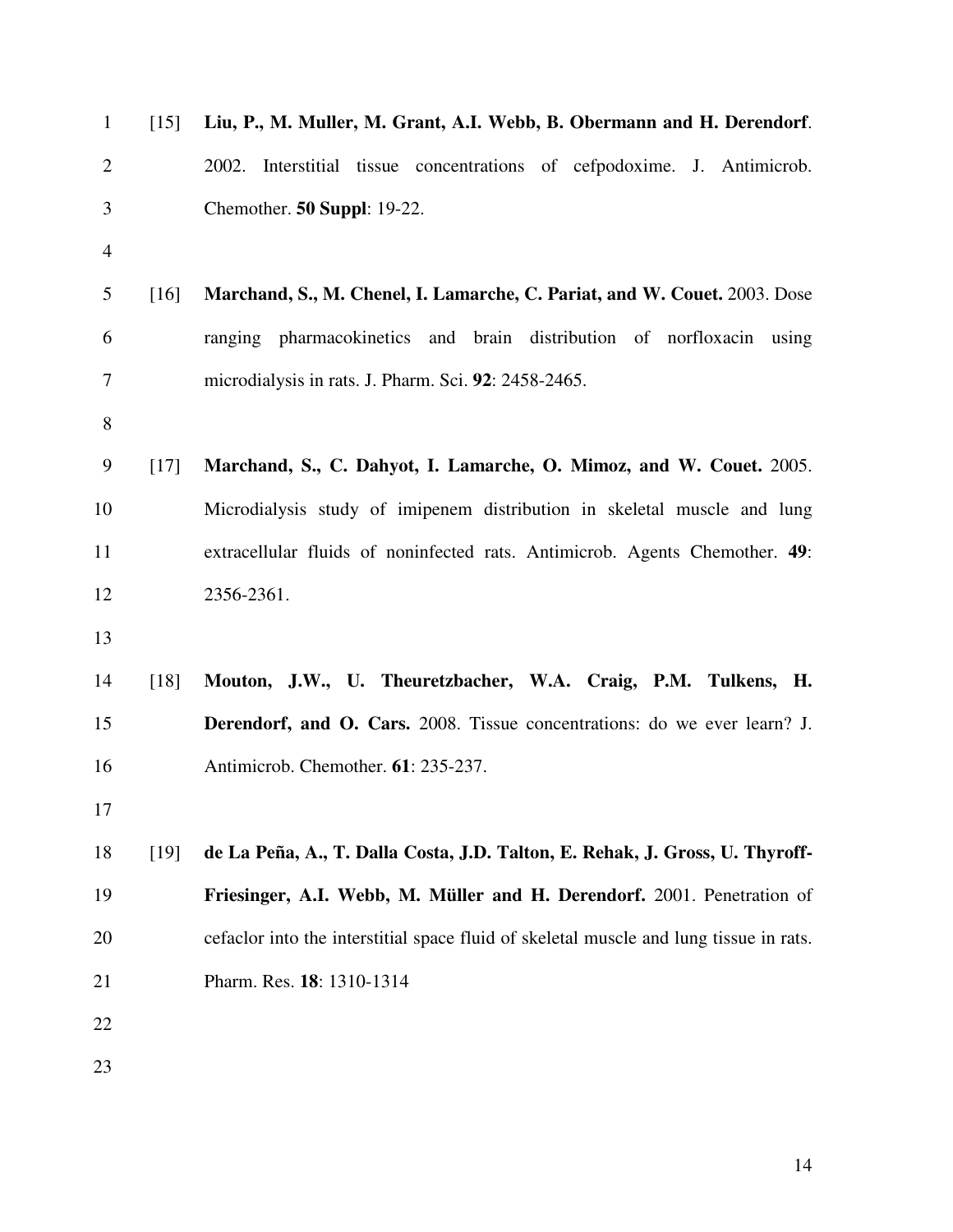| $\mathbf{1}$   | [20]               | Scheffer, G.L., A.C. Pijnenborg, E.F. Smit, M. Müller, D.S. Postma, W.                |
|----------------|--------------------|---------------------------------------------------------------------------------------|
| $\overline{2}$ |                    | Timens, P. van der Valk, E.G. de Vries and R.J. Scheper. 2002. Multidrug              |
| 3              |                    | resistance related molecules in human and murine lung. J. Clin. Pathol 55: 332-       |
| $\overline{4}$ |                    | 339.                                                                                  |
| 5              |                    |                                                                                       |
| 6              | [21]               | Steimer, A., H. Franke, E. Haltner-Ukomado, M. Laue, C. Ehrhardt, C.M.                |
| 7              |                    | Lehr. 2007. Monolayers of porcine alveolar epithelial cells in primary culture as     |
| 8              |                    | an in vitro model for drug absorption studies. Eur. J. Pharm. Biopharm. 66: 372-      |
| 9              |                    | 382.                                                                                  |
| 10             |                    |                                                                                       |
| 11             | $[22]$             | Zeitlinger, M.A., P. Dehghanyar, B.X. Mayer, B.S. Schenk, U. Neckel, G.               |
| 12             |                    | Heinz, A. Georgopoulos, M. Müller and C. Joukhadar. 2003. Relevance of                |
| 13             |                    | soft-tissue penetration by levofloxacin for target site bacterial killing in patients |
| 14             |                    | with sepsis. Antimicrob. Agents Chemother. 47: 3548-3553.                             |
| 15             |                    |                                                                                       |
| 16             | $\lceil 23 \rceil$ | Zeitlinger, M., M. Müller and C. Joukhadar. 2005. Lung microdialysis--a               |
| 17             |                    | powerful tool for the determination of exogenous and endogenous compounds in          |
| 18             |                    | the lower respiratory tract. AAPS J. 7: E600-E608.                                    |
| 19             |                    |                                                                                       |
| 20             | $[24]$             | Zeitlinger, M.A., F. Traunmüller, A. Abrahim, M.R. Müller, ZErdogan,                  |
| 21             |                    | M. Müller and C. Joukhadar. 2007. A pilot study testing whether                       |
| 22             |                    | concentrations of levofloxacin in interstitial space fluid of soft tissues may serve  |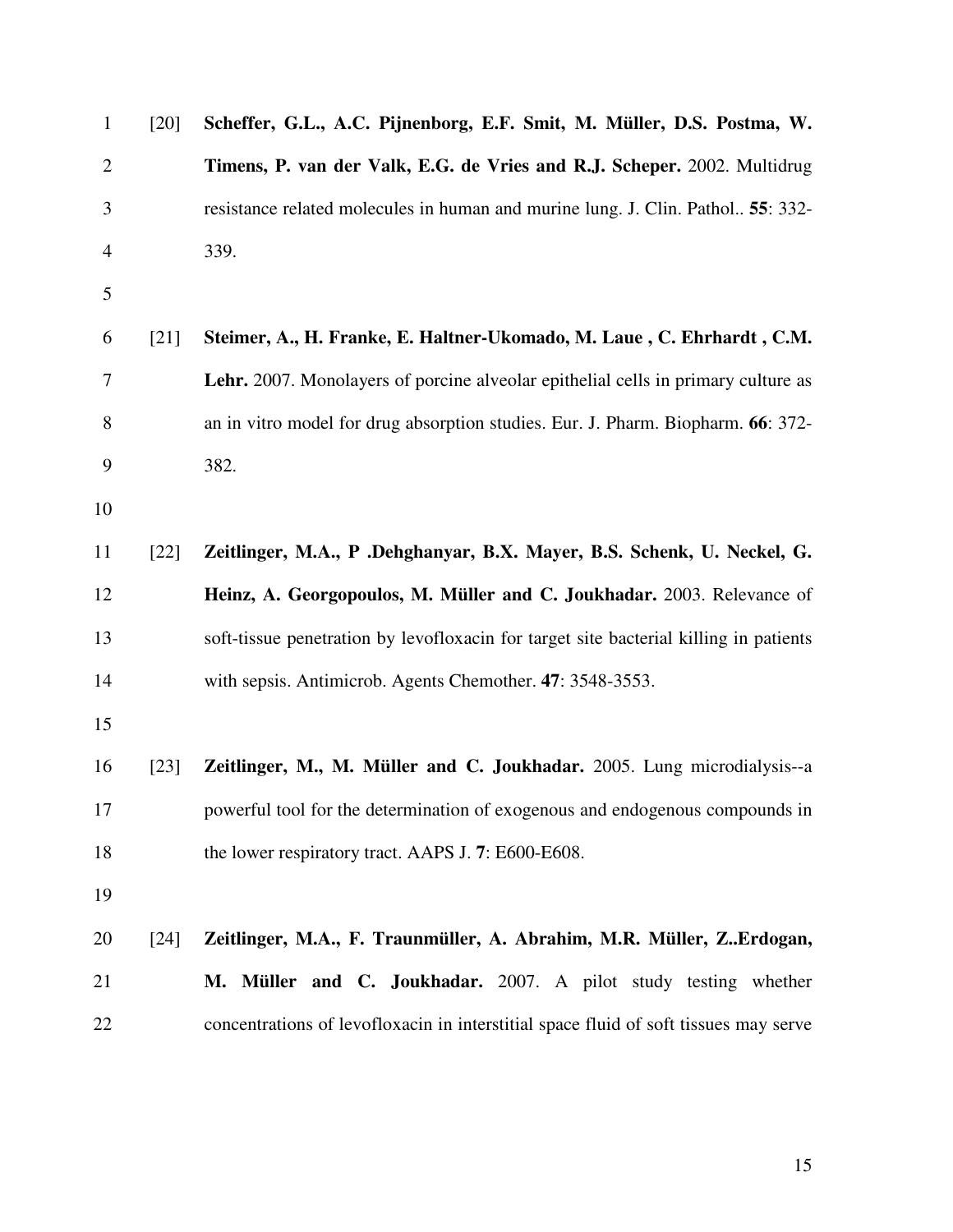| $\mathbf{1}$            | as a surrogate for predicting its pharmacokinetics in lung. Int. J. Antimicrob. |
|-------------------------|---------------------------------------------------------------------------------|
| $\overline{c}$          | Agents. 29:44-50.                                                               |
| $\overline{\mathbf{3}}$ |                                                                                 |
| $\overline{4}$          |                                                                                 |
| 5                       |                                                                                 |
| $\overline{6}$          |                                                                                 |
| $\overline{7}$          |                                                                                 |
| $\bf 8$                 |                                                                                 |
| 9                       |                                                                                 |
| $10\,$                  |                                                                                 |
| $11\,$                  |                                                                                 |
| $12\,$                  |                                                                                 |
| $13\,$                  |                                                                                 |
| $14\,$                  |                                                                                 |
| $15\,$                  |                                                                                 |
| $16\,$                  |                                                                                 |
| 17                      |                                                                                 |
| 18                      |                                                                                 |
| 19                      |                                                                                 |
| $20\,$                  |                                                                                 |
| 21                      |                                                                                 |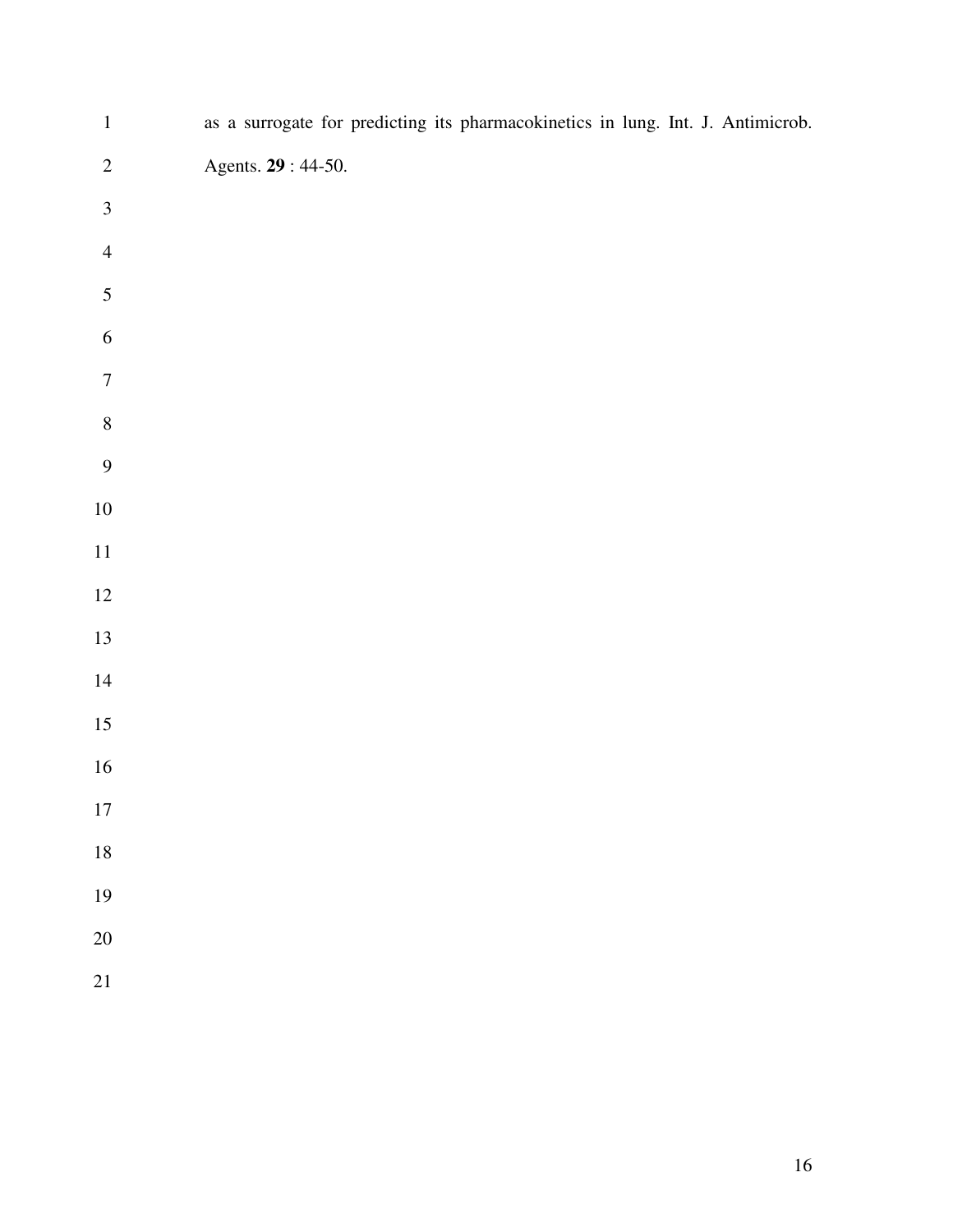- 1 **TABLE 1.** *In vivo* recoveries by loss of CIP and LVX (mean  $\pm$  SD, n=6) perfused as a
- 2 Ringer solution (CIP / LVX mixture at 2  $\mu$ g.mL<sup>-1</sup>each) at a flow rate of 0.5  $\mu$ L.min<sup>-1</sup>
- 3 during 270 min, in the blood, muscle and lung probes of 3 rats (A-C)
- 4

|              |            | In vivo recoveries by loss $(\%)$ (n=6) |                |                |
|--------------|------------|-----------------------------------------|----------------|----------------|
|              |            | <b>Blood</b>                            | muscle         | Lung           |
|              | <b>LVX</b> | $43.6 \pm 5.6$                          | $38.9 \pm 1.7$ | $11.4 \pm 3.8$ |
| <b>Rat A</b> | <b>CIP</b> | $42.9 \pm 5.9$                          | $35.9 \pm 1.5$ | $11.3 \pm 3.8$ |
| <b>Rat B</b> | <b>LVX</b> | $48.0 + 3.0$                            | $36.8 \pm 0.7$ | $12.8 \pm 3.0$ |
|              | <b>CIP</b> | $49.1 \pm 3.1$                          | $36.1 \pm 1.8$ | $10.9 \pm 4.0$ |
| <b>Rat C</b> | <b>LVX</b> | $51.0 \pm 2.1$                          | $36.1 \pm 3.9$ | $6.9 \pm 2.4$  |
|              | <b>CIP</b> | $56.6 \pm 2.0$                          | $39.1 \pm 4.4$ | $11.9 \pm 2.4$ |



7

8

9

10

11

12

13

14

15

16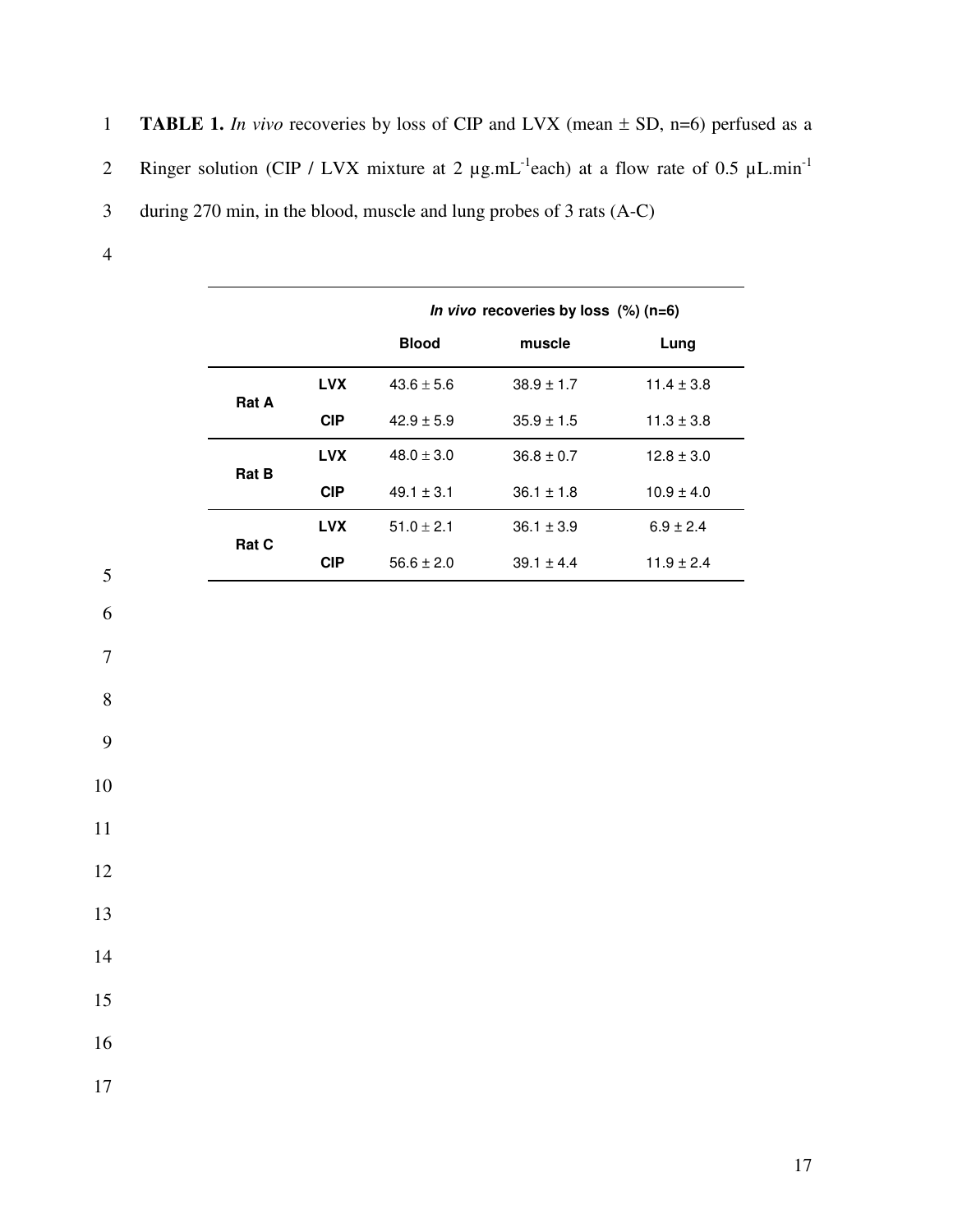|                | 1 <b>TABLE 2.</b> In vivo recoveries by loss of CIP (mean $\pm$ SD, n=6) perfused as a Ringer     |
|----------------|---------------------------------------------------------------------------------------------------|
|                | 2 solution $(2 \mu g.mL^{-1}, 0.5 \mu L.min^{-1})$ in the blood, muscle and lung probes of 8 rats |
|                | 3 receiving an intravenous infusion of $Lvx(1.0 mg.h-1)$ at steady state.                         |
| $\overline{4}$ |                                                                                                   |

|                  | CIP in vivo recoveries by loss $(n=6)$ |                |                 |
|------------------|----------------------------------------|----------------|-----------------|
|                  | blood                                  | muscle         | lung            |
| Rat 1            | $44.6 \pm 3.1$                         | $45.0 \pm 3.9$ | $31.5 \pm 7.5$  |
| Rat 2            | $41.0 + 3.6$                           | $38.4 \pm 4.4$ | $9.4 \pm 2.5$   |
| Rat <sub>3</sub> | $32.6 + 2.2$                           | $48.4 + 2.9$   | $22.8 \pm 10.0$ |
| Rat 4            | $74.6 \pm 1.1$                         | $30.8 + 1.4$   | $18.8 + 3.5$    |
| Rat 5            | $38.4 \pm 1.1$                         | $45.0 \pm 1.4$ | $10.4 \pm 3.3$  |
| Rat 6            | $46.3 + 4.3$                           | $46.6 + 2.4$   | $12.1 + 8.2$    |
| Rat 7            | $73.4 \pm 1.2$                         | $48.5 \pm 1.7$ | $15.9 \pm 3.9$  |
| Rat 8            | $73.4 \pm 1.3$                         | $48.5 \pm 1.8$ | $15.9 \pm 3.1$  |
|                  |                                        |                |                 |

6

7

8

9

10

11

12

15

14

16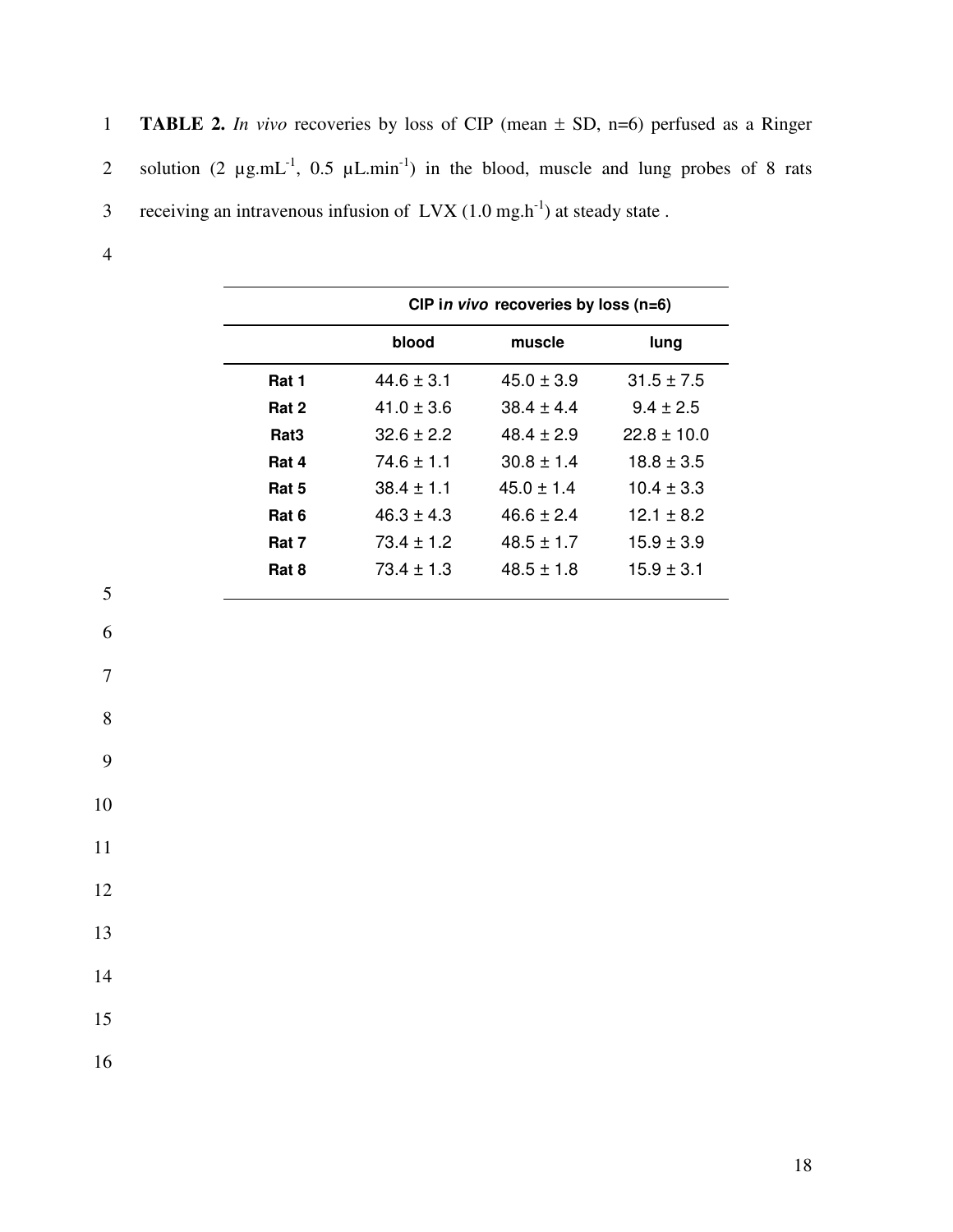- **FIG. 1.** Mean unbound concentrations of LVX (n=6) in muscle ECF, blood and lung
- ECF, of 8 rats receiving an intravenous infusion of  $Lvx$  (1.0 mg.h<sup>-1</sup>) at steady state.